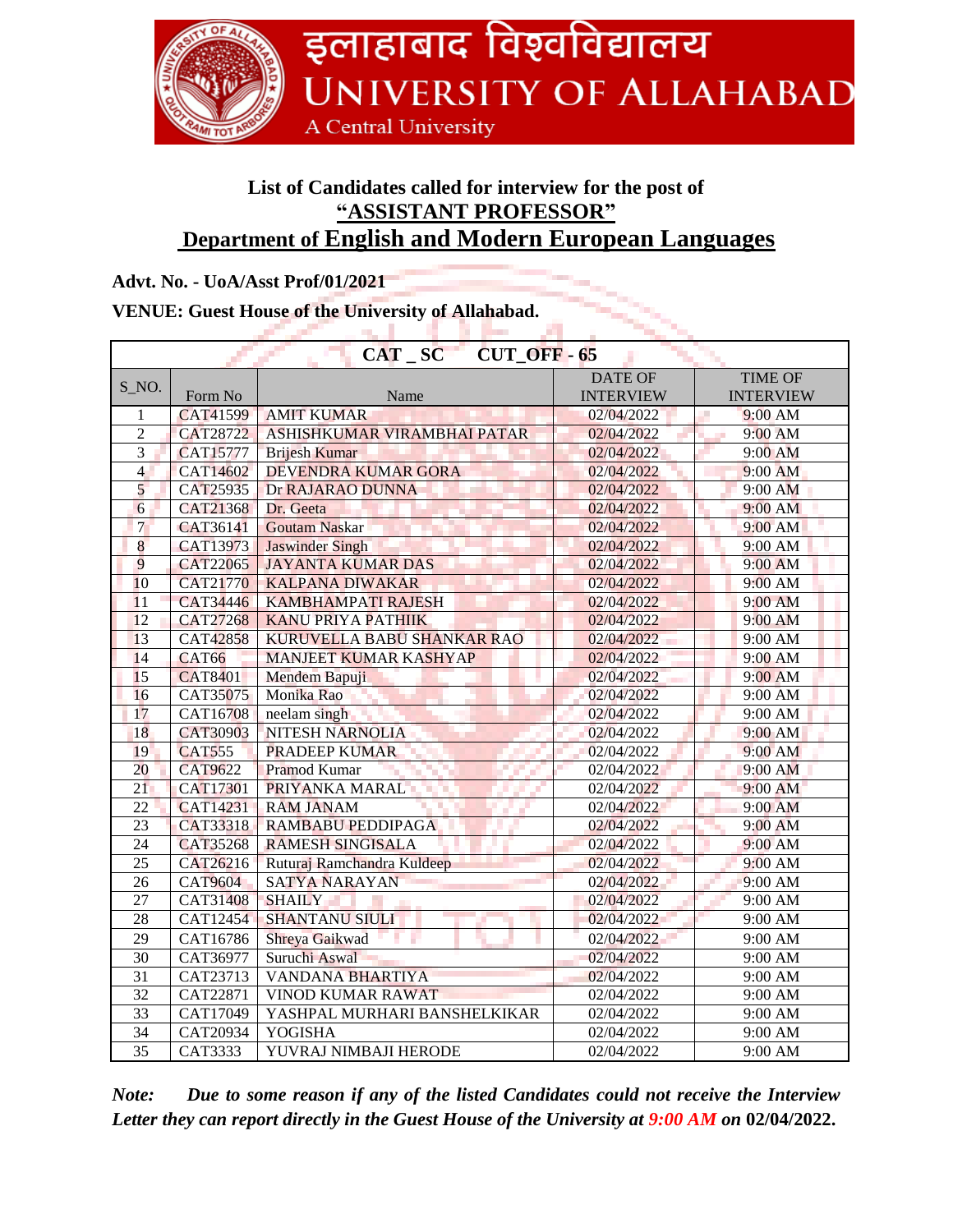

# **List of Candidates called for interview for the post of "ASSISTANT PROFESSOR" Department of English and Modern European Languages**

## **Advt. No. - UoA/Asst Prof/01/2021**

# **VENUE: Guest House of the University of Allahabad.**

| CAT OBC<br><b>CUT OFF - 76.34</b> |                 |                                   |                   |                       |  |  |  |
|-----------------------------------|-----------------|-----------------------------------|-------------------|-----------------------|--|--|--|
| S NO.                             | Form No         | Name                              | DATE INTERVIEW    | <b>TIME INTERVIEW</b> |  |  |  |
| $\mathbf{1}$                      | CAT23096        | Ajay Kumar Yadav                  | 03/04/2022        | $9:00$ AM             |  |  |  |
| $\overline{c}$                    | CAT18478        | Alka Vishwakarma                  | 03/04/2022        | 9:00 AM               |  |  |  |
| 3                                 | <b>CAT7400</b>  | <b>AMAR NATH KUMAR</b>            | 03/04/2022        | 9:00 AM               |  |  |  |
| $\overline{4}$                    | CAT43177        | <b>Arun Kumar Poonia</b>          | 03/04/2022        | 9:00 AM               |  |  |  |
| 5                                 | CAT40955        | <b>ARUN KUMAR YADAV</b>           | 03/04/2022        | 9:00 AM               |  |  |  |
| 6                                 | <b>CAT614</b>   | <b>ASHISH KUMAR GUPTA</b>         | 03/04/2022        | 9:00 AM               |  |  |  |
| $\overline{7}$                    | CAT40127        | <b>Bishun Kumar</b>               | 03/04/2022        | 9:00 AM               |  |  |  |
| 8                                 | CAT40633        | Dr. Pratibha Patel                | 03/04/2022        | $9:00$ AM             |  |  |  |
| 9                                 | <b>CAT859</b>   | Dr. Ram Prakash Gupt              | 03/04/2022        | 9:00 AM               |  |  |  |
| 10                                | CAT13903        | <b>EBRAHIM SK</b>                 | 03/04/2022        | 9:00 AM               |  |  |  |
| 11                                | CAT35264        | Kanchan Yadav                     | 03/04/2022        | $9:00$ AM             |  |  |  |
| 12                                | CAT11105        | <b>KRIPASHANKAR VERMA</b>         | 03/04/2022        | 9:00 AM               |  |  |  |
| 13                                | <b>CAT28698</b> | Mahendra Jagannath Dutte          | 03/04/2022        | 9:00 AM               |  |  |  |
| 14                                | CAT35925        | Man Singh Singh                   | 03/04/2022        | $9:00$ AM             |  |  |  |
| 15                                | CAT45321        | Manoj Kumar Yadav                 | 03/04/2022        | 9:00 AM               |  |  |  |
| 16                                | CAT37727        | <b>MOHAMMAD AHASHAN</b>           | 03/04/2022        | 9:00 AM               |  |  |  |
| 17                                | CAT41421        | Munazza Neyaz                     | 03/04/2022        | 9:00 AM               |  |  |  |
| 18                                | <b>CAT725</b>   | Muthukumar M                      | 03/04/2022        | 9:00 AM               |  |  |  |
| 19                                | <b>CAT465</b>   | Narendra Kumar Jangir             | 03/04/2022        | 9:00 AM               |  |  |  |
| 20                                | <b>CAT2328</b>  | PANKAJ YADAV                      | 03/04/2022        | 9:00 AM               |  |  |  |
| 21                                | CAT34628        | POOJA GUPTA                       | 03/04/2022        | 9:00 AM               |  |  |  |
| 22                                | CAT24030        | PRASHANT MAURYA                   | 03/04/2022        | $9:00$ AM             |  |  |  |
| 23                                | CAT25241        | Priyanka                          | 03/04/2022        | 9:00 AM               |  |  |  |
| 24                                | CAT34581        | <b>RAJANISH GUPTA</b>             | 03/04/2022        | 9:00 AM               |  |  |  |
| $\overline{25}$                   | <b>CAT41108</b> | <b>Rittvika Singh</b><br>m.<br>T. | 03/04/2022        | 9:00 AM               |  |  |  |
| 26                                | CAT39837        | <b>RITU MOHAN</b>                 | 03/04/2022        | 9:00 AM               |  |  |  |
| 27                                | <b>CAT9702</b>  | <b>SACHIN SINGH</b>               | 03/04/2022        | 9:00 AM               |  |  |  |
| 28                                | CAT26001        | Sadaf Siddiqui                    | 03/04/2022<br>a i | 9:00 AM               |  |  |  |
| 29                                | <b>CAT18321</b> | SANJEEV KUMAR VISHWAKARMA         | 03/04/2022        | 9:00 AM               |  |  |  |
| 30                                | CAT19503        | sarita rani                       | 03/04/2022        | 9:00 AM               |  |  |  |
| 31                                | CAT44606        | SATISH KUMAR NAINALA              | 03/04/2022        | 9:00 AM               |  |  |  |
| $\overline{32}$                   | CAT30867        | SATISH KUMAR PRAJAPATI            | 03/04/2022        | 9:00 AM               |  |  |  |
| 33                                | CAT21429        | Shaista Irshad                    | 03/04/2022        | 9:00 AM               |  |  |  |
| 34                                | CAT33891        | Shayequa Tanzeel                  | 03/04/2022        | 9:00 AM               |  |  |  |
| 35                                | CAT35829        | Shubham Singh                     | 03/04/2022        | 9:00 AM               |  |  |  |
| 36                                | CAT9649         | Shweta Kumari                     | 03/04/2022        | 9:00 AM               |  |  |  |
| 37                                | CAT8313         | <b>UMESH CHANDRA</b>              | 03/04/2022        | 9:00 AM               |  |  |  |
| 38                                | CAT19612        | Valiur Rahaman                    | 03/04/2022        | 9:00 AM               |  |  |  |
| 39                                | CAT24596        | Vani P Nair                       | 03/04/2022        | 9:00 AM               |  |  |  |
| 40                                | CAT23081        | VIVEK KUMAR GUPTA                 | 03/04/2022        | 9:00 AM               |  |  |  |

*Note: Due to some reason if any of the listed Candidates could not receive the Interview Letter they can report directly in the Guest House of the University at 9:00 AM on* **03/04/2022.**